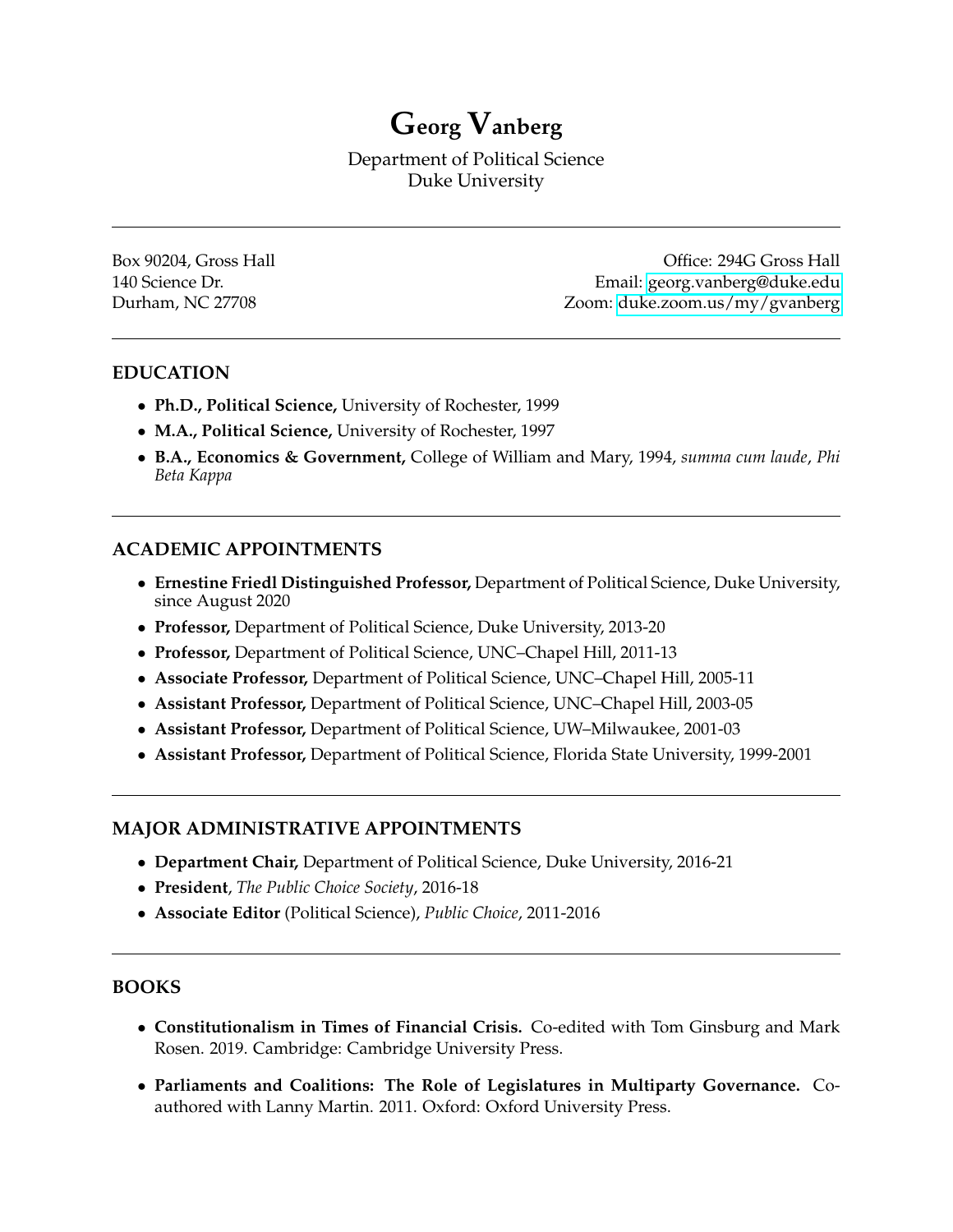- **–** Winner of the *2012 Richard F. Fenno, Jr. Prize* for the best book published in legislative studies.
- **The Politics of Constitutional Review in Germany.** 2005. Cambridge: Cambridge University Press.

#### **REFEREED JOURNAL ARTICLES**

- **"Feuding, Arbitration, and the Emergence of an Independent Judiciary."** With Benjamin Broman. *Constitutional Political Economy*. 2021: 1-38.
- **"The Future Matters: Judicial Preferences over Legal Rules and Decisionmaking on Collegial Courts."** With Caitlin Ainsley and Cliff Carrubba. *Journal of Law and Courts*. 2021: 1-25.
- **"Contractarianism, Constitutionalism, and the Status Quo."** With Michael Munger. *Public Choice*. 2021: 1-17.
- **"A Square Peg in a Round Hole: Democracy, Constitutionalism, and Citizen Sovereignty."** *Georgetown Journal of Law and Public Policy*. 2021: 655-668.
- **"What You See Is Not Always What You Get: Bargaining Before an Audience Under Multiparty Government."** With Lanny Martin. *American Political Science Review*. 2020: 1138-54.
- **"Coalition Governance, Legislative Institutions, and Public Policy in Parliamentary Democracies."** With Lanny Martin. *American Journal of Political Science*. 2020: 325-40.
- **"Constitutional Political Economy, Democratic Theory, and Institutional Design."** *Public Choice*. 2018: 199-216.
- **"Committee Chairs and Legislative Review in Parliamentary Democracies."** With David Fortunato and Lanny Martin. *British Journal of Political Science*. 2017: 1-13.
- **"Judicial Retirements and the Staying Power of U.S. Supreme Court Decisions."** With Stuart Benjamin. *Journal of Empirical Legal Studies*. 2016: 5-26.
- **"Constitutional Courts in Comparative Perspective: A Theoretical Assessment."** *Annual Review of Political Science.* 2015: 167-185.
- **"Parties and Policymaking in Multiparty Governments: The Legislative Median, Ministerial Autonomy, and the Coalition Compromise."** With Lanny Martin. *American Journal of Political Science*. 2014: 979-996.
- **"A Step in the Wrong Direction: An Appraisal of the Zero-Intelligence Model of Government Formation."** With Lanny Martin. *Journal of Politics*. 2014: 873-879.
- **"Narrow versus Broad Judicial Opinions."** With Justin Fox. *Journal of Theoretical Politics*. 2014: 355-383.
	- **–** Winner of the 2015 Elinor Ostrom Prize for the best paper published in the *Journal of Theoretical Politics* in 2014.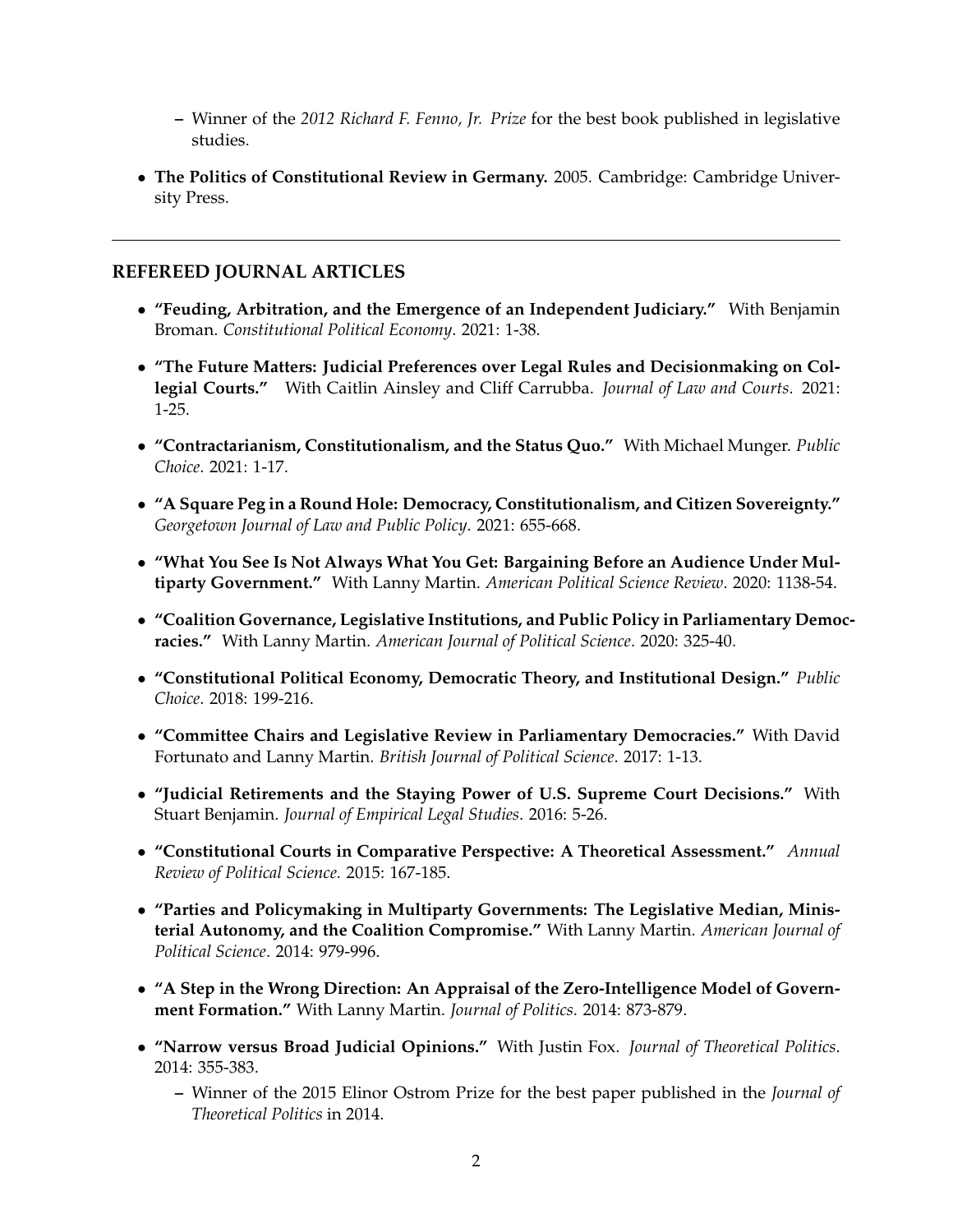- **"Multiparty Government, Fiscal Institutions, and Public Spending."** With Lanny Martin. *Journal of Politics*. 2013: 953-967.
	- **–** Winner of the award for the best paper published in the *Journal of Politics* in 2013.
- **"Who Controls the Content of Supreme Court Opinions?"** With Cliff Carrubba, Barry Friedman, and Andrew D. Martin. *American Journal of Political Science*. 2012: 400-412.
- **"Substance vs. Procedure: Constitutional Enforcement and Constitutional Choice."** *Journal of Economic Behavior & Organization*. 2011: 309-318.
- **"Assessing the Partisan Allocation of Pork: Evidence from Congressional Earmarks."** With Erik Engstrom. *American Politics Research*. 2010: 959-985.
- **"Measuring Policy Content on the U.S. Supreme Court."** With Kevin McGuire, Gregory Caldeira, and Charles Smith. *Journal of Politics*. 2009: 1305-1321.
- **"The Value of Vagueness: Delegation, Defiance, and Judicial Opinions."** With Jeffrey Staton. *American Journal of Political Science*. 2008: 504-19.
- **"Coalition Government and Political Communication."** With Lanny Martin. *Political Research Quarterly*. 2008: 502-16.
- **"A Robust Transformation Procedure for Interpreting Political Texts."** With Lanny Martin. *Political Analysis*. 2008: 93-100.
- **"Reply to Benoit and Laver."** With Lanny Martin. *Political Analysis*. 2008: 112-114.
- **"Resurrecting Lochner: A Contingent Defense of Judicial Activism."** With James Rogers. *Journal of Law, Economics, and Organization*. 2007: 442-468.
- **"Coalition Policymaking and Legislative Review."** With Lanny Martin. *American Political Science Review*. 2005: 93-106.
- **"Policing the Bargain: Coalition Government and Parliamentary Scrutiny."** With Lanny Martin. *American Journal of Political Science*. 2004: 13-27.
- **"Wasting Time? The Impact of Ideology and Size on Delay in Coalition Formation."** With Lanny Martin. *British Journal of Political Science*. 2003: 323-332.
- **"Judicial Advisory Opinions and Legislative Outcomes in Comparative Perspective."** With James Rogers. *American Journal of Political Science*. 2002: 379-97.
- **"Law, Politics, and Interdisciplinary Work."** *European Union Politics*. 2002: 127-35.
- **"Legislative-Judicial Relations: A Game-Theoretic Approach to Constitutional Review."** *American Journal of Political Science*. 2001: 346-61.
- **"Election Laws, Disproportionality, and Median Correspondence: Implications for Two Visions of Democracy."** With G. Bingham Powell. *British Journal of Political Science*. 2000: 383-411.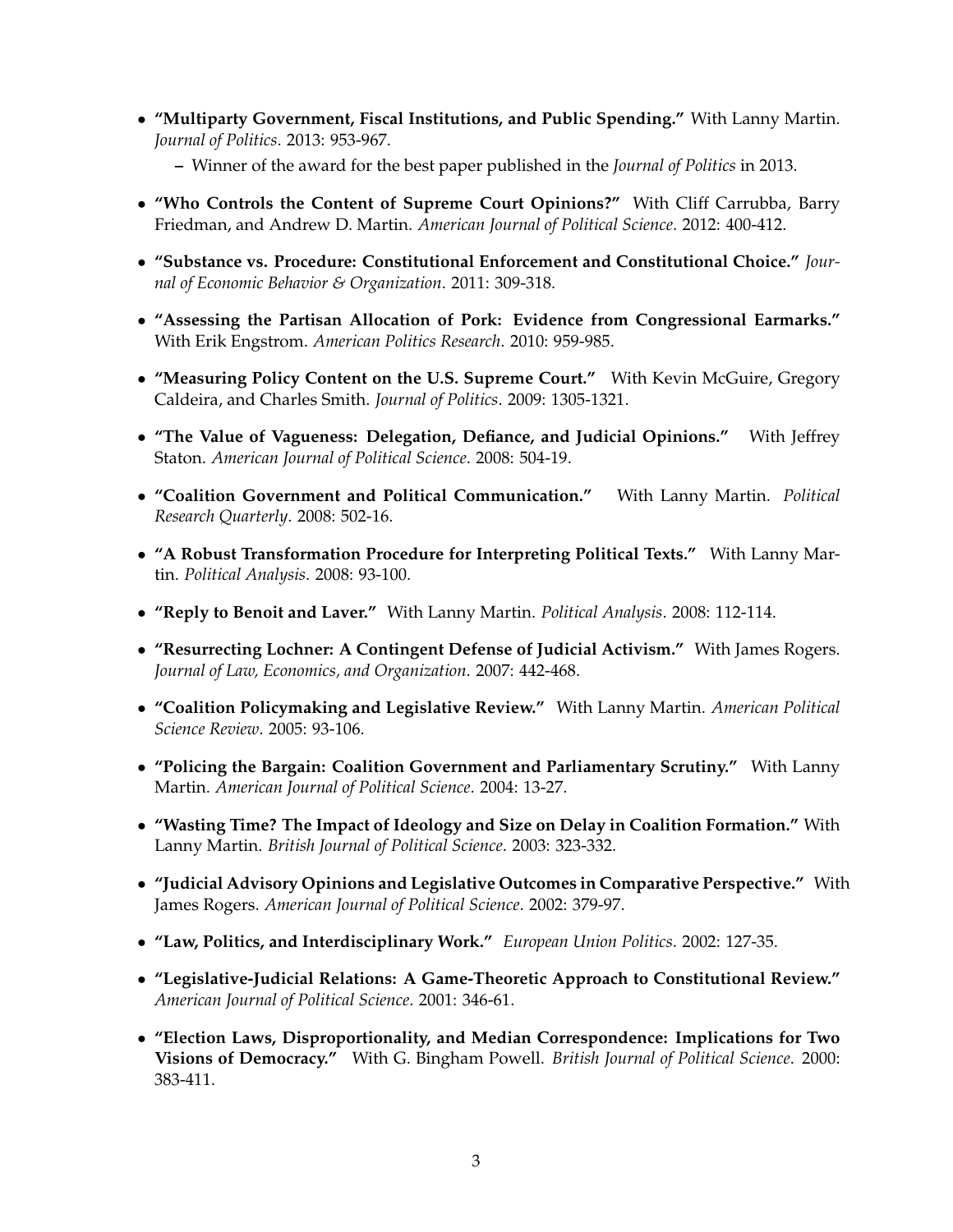- **"Establishing Judicial Independence in West Germany."** *Comparative Politics*. 2000: 333- 53.
- **"Abstract Judicial Review, Legislative Bargaining, and Policy-Compromise."** *Journal of Theoretical Politics*. 1998: 299-326.
- **"Reply to Stone Sweet."** *Journal of Theoretical Politics*. 1998: 339-46.

## **CHAPTERS IN EDITED VOLUMES**

- **"Models of Coalition Politics: Recent Developments and New Directions."** In R. Franzese and L. Curini (eds.). *Handbook of Research Methods in Political Science and International Relations.* 2020. SAGE Publications.
- **"Judicialization and the Political Executive."** In R. B. Andeweg, R. Elgie, L. Helms, K. Kaarbo, and F. Mueller-Rommel (eds.). *Oxford Handbook of Political Executives.* 2020. Oxford: Oxford University Press.
- **"Financial Crisis and Constitutional Compromise."** With Mitu Gulati. In T. Ginsburg, M. Rosen, and G. Vanberg (eds.). *Constitutionalism in Times of Financial Crisis.* 2019. Cambridge: Cambridge University Press.
- **"Introduction."** With Tom Ginsburg and Mark Rosen. In T. Ginsburg, M. Rosen, and G. Vanberg (eds.). *Constitutionalism in Times of Financial Crisis.* 2019. Cambridge: Cambridge University Press.
- **"The Least Dangerous Branch? Public Choice, Constitutional Courts, and Democratic Governance."** In Roger Congleton and Stefan Voigt (eds.). *Oxford Handbook of Public Choice.* 2019. Oxford: Oxford University Press.
- **"Politics, Polarization, and the U.S. Supreme Court."** With Moohyung Cho and Jason Todd. In Anna-Bettina Kaiser, Niels Petersen and Johannes Saurer (eds.). *The U.S. Supreme Court and Contemporary Constitutional Law: The Obama Era and Its Legacy.* 2018. Nomos.
- **"Contractarian Perspectives in Law and Economics."** With Viktor Vanberg. In Francesco Parisi (ed.). *Oxford Handbook of Law and Economics.* 2017. Oxford: Oxford University Press.
- **"Gordon Tullock as a Political Scientist."** With Michael Munger. *Constitutional Political Economy*. 2016: 194-213.
- **"Coalition Formation and Policymaking."** With Lanny Martin. In Jennifer Ghandi and Ruben Ruiz Rufino (eds.). *Handbook of Political Institutions.* 2015. London: Routledge Press.
- **"Legislative Institutions and Coalition Government."** With Lanny Martin. In Thomas Saalfeld, Kaare Strøm, and Shane Martin (eds.). *Oxford Handbook of Legislative Studies.* 2014. Oxford: Oxford University Press.
- **"Towards a (re-)integration of the social sciences:** *The Calculus of Consent* **at 50."** With Viktor Vanberg. *Public Choice.* 2012: 245-252.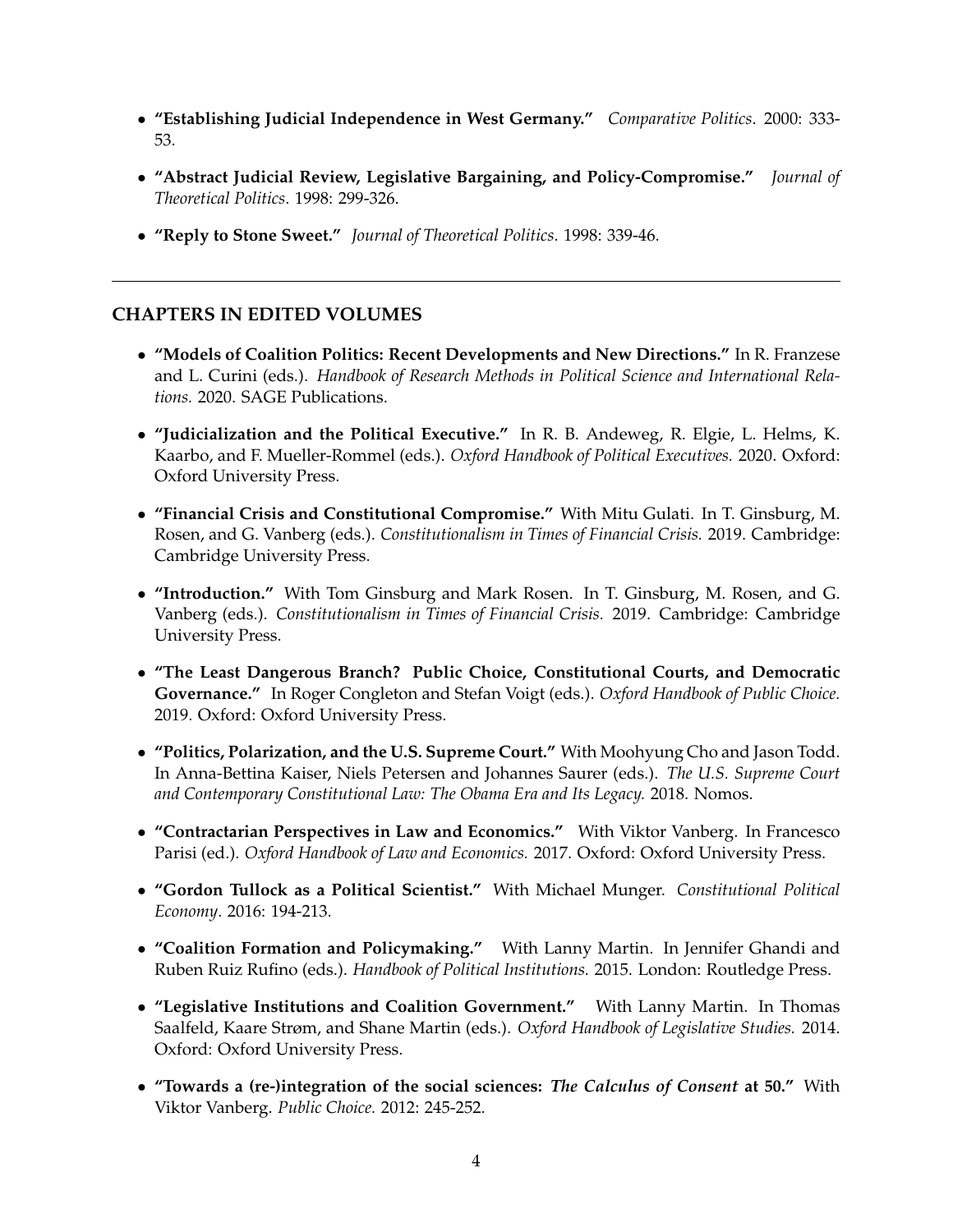- **"***The Will of the People:* **A Comparative Perspective on Friedman."** *Michigan State Law Review*. 2010(3): 717-728.
- **"Establishing and Maintaining Judicial Independence."** In Gregory Caldeira, Dan Keleman, and Keith Whittington (eds.). *Oxford Handbook of Law and Politics.* 2008. Oxford: Oxford University Press.
- **"John Marshall Has Made His Decision: Implementation, Transparency, and Public Support."** In Jon Bond, Roy Fleming, and James R. Rogers (eds.). *Institutional Games and the Supreme Court*. 2006. Charlottesville: University of Virginia Press.
- **"Verfassungsgerichtsbarkeit und Gesetzgebung: Zum politischen Spielraum des Bundesverfassungsgerichtes."** In Phillip Manow and Steffen Ganghof (eds.). *Neue theoretische Perspektiven auf das deutsche Regierungssystem*. 2005. Max-Planck-Institut fur Gesellschafts- ¨ forschung, Cologne.

## **WORK IN PROGRESS**

• **"Authoritarian Backsliding."** With Monika Nalepa and Caterina Chiopris.

## **GRANTS, HONORS, AWARDS**

- **2015 Elinor Ostrom Prize** for the best paper published in the *Journal of Theoretical Politics* in 2014 for "Narrow versus Broad Judicial Opinions."
- **2014 Award for the best paper** published in the *Journal of Politics* in 2013 for "Multiparty Government, Fiscal Institutions, and Public Spending."
- **2012 Richard F. Fenno, Jr. Prize** for the best book published in legislative studies for *Parliaments and Coalitions*.
- **NSF Workshop Grant SES-0921650.** "Automated Content Analysis and the Law." July 2009 to June 2010.
- **2006 APSA Law & Courts Section Award** for the Best Paper Presented at a Professional Meeting for "Mapping the Policies of the U.S. Supreme Court: Data, Opinions, and Constitutional Law." With Kevin McGuire.
- **NSF Research Grant SES-0451893.** "Coalition Policymaking and Legislative Review in Parliamentary Democracies." February 2005 to January 2007.
- **Center for European Studies Travel Grant, UNC-Chapel Hill,** Summer 2004.
- **NSF Research Grant SES-0241536.** "Coalition Government and Parliamentary Oversight." July 2003 to June 2004.
- **NSF Research Grant SES-0214246.** "Minority Protection with Partisan Judges: The Impact of Judicial Review on Distributive Legislation." July 2002 to June 2003.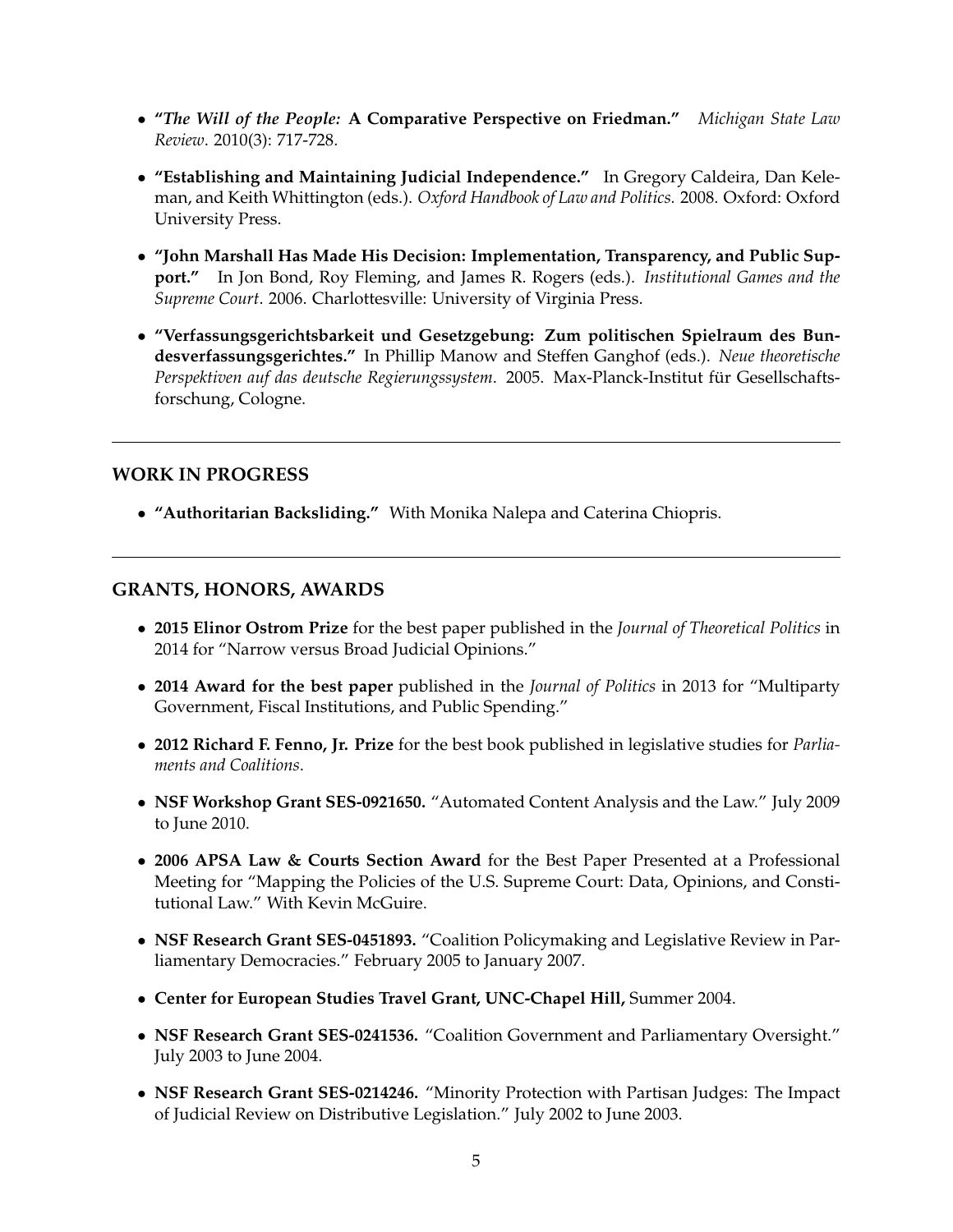• **First-Year Assistant Professor Grant, Florida State University,** Summer 2000.

# **RECENT INVITED PRESENTATIONS**

- **"Keynote address: Constitutionalism in Times of Financial Crisis."** Francisco Manuel dos Santos Foundation, Lisbon, Portugal, December 10, 2019.
- **"Keynote address: Coalition Governance and Legislative Institutions."** Meeting of the European Consortium for Political Research Standing Group on Parliaments, University of Konstanz, Germany, September 26-28, 2019.
- **"Financial Crisis and Constitutional Compromise."** European University Institute, Florence, April 26, 2018.
- **"Constitutional Political Economy, Democratic Theory, and Institutional Design."** Sapienza Universita di Roma, December 14, 2017. `
- **"Financial Crisis and Constitutional Compromise."** University of Virginia, School of Law, November 7, 2017.
- **"Coalition Governance, Legislative Institutions, and Government Policy in Parliamentary Democracies."** Yale University, March 9, 2017.
- **"Coalition Governance, Legislative Institutions, and Government Policy in Parliamentary Democracies."** University of Konstanz, January 23, 2017.
- **"Coalition Governance, Legislative Institutions, and Government Policy in Parliamentary Democracies."** Princeton University, December 8, 2016.
- **"The Obama Supreme Court in Comparative Perspective."** Humboldt University Berlin, October 28, 2016.
- **"Coalition Bargaining before an Audience."** Department of Political Science, University of Mannheim, May 12, 2016.
- **"Coalition Governance and Legislative Insitutions."** Keynote Address, Lissabon Meeting on Institutions and Political Economy, February 19-20, 2016.
- **"The Promise of Text Analysis in Judicial Politics."** With Jason Todd, Conference on Data and Methods in Judicial Politics, Georgetown University, February 4-5, 2016.

## **COURSES TAUGHT**

• **Undergraduate** Rules of Power Strategy and Politics European Politics Constitutional Democracy

• **Graduate** Core Seminar in Institutions Game Theory Positive Political Theory